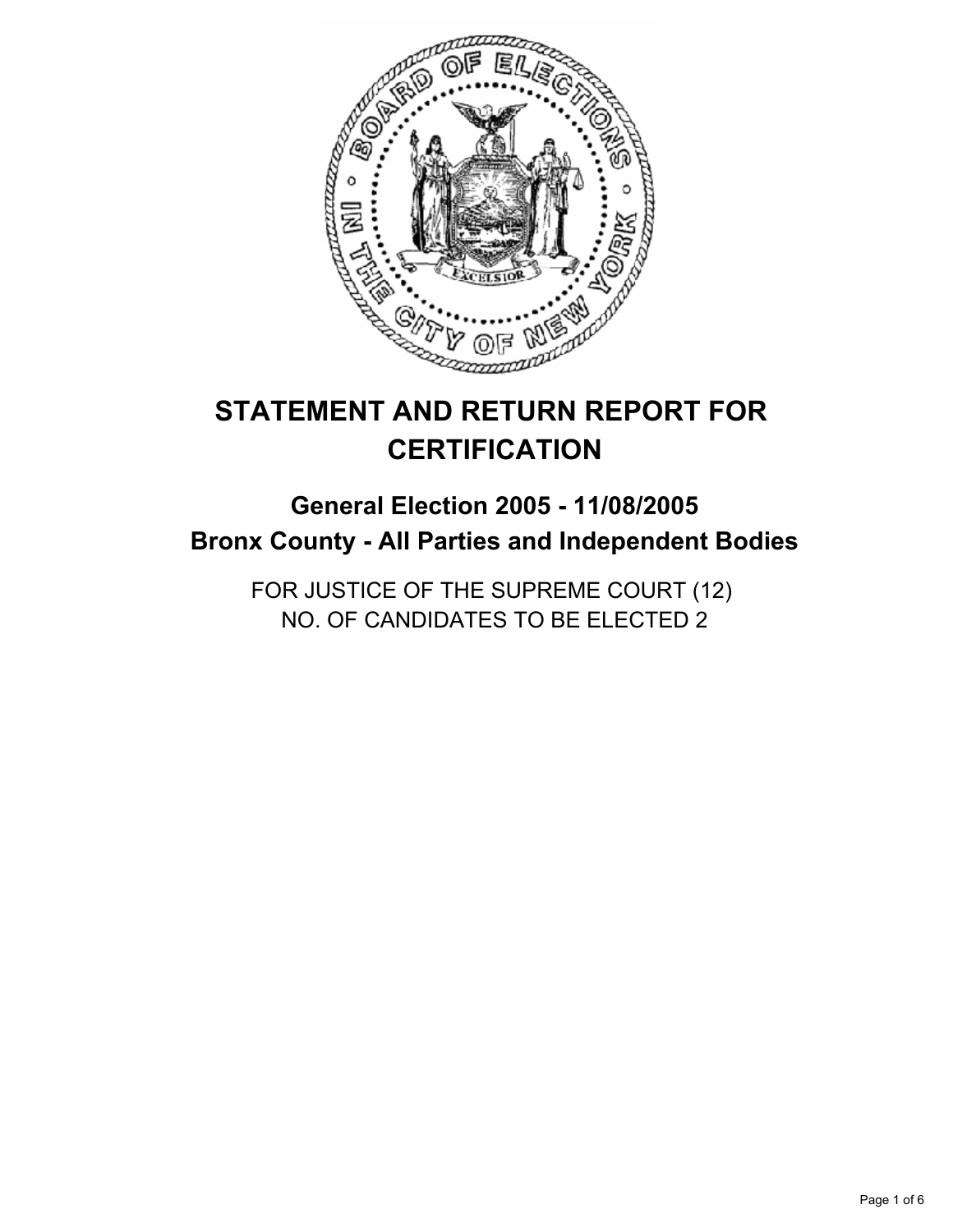

| <b>PUBLIC COUNTER</b>               | 19,161 |
|-------------------------------------|--------|
| <b>EMERGENCY</b>                    | 115    |
| ABSENTEE/MILITARY                   | 217    |
| <b>AFFIDAVIT</b>                    | 321    |
| <b>TOTAL BALLOTS</b>                | 19,814 |
| STEPHEN B KAUFMAN (REPUBLICAN)      | 2,042  |
| DARCEL D CLARK (DEMOCRATIC)         | 9,790  |
| STEPHEN B KAUFMAN (CONSERVATIVE)    | 281    |
| LUCIANNA LOCOROTONDO (REPUBLICAN)   | 1,386  |
| WILMA GUZMAN (DEMOCRATIC)           | 11,051 |
| LUCIANNA LOCOROTONDO (CONSERVATIVE) | 171    |
| <b>TOTAL VOTES</b>                  | 24,721 |
| UNRECORDED                          | 14.907 |

#### **ASSEMBLY DISTRICT 77**

| <b>PUBLIC COUNTER</b>               | 14,677 |
|-------------------------------------|--------|
| <b>EMERGENCY</b>                    | 47     |
| ABSENTEE/MILITARY                   | 244    |
| AFFIDAVIT                           | 247    |
| <b>TOTAL BALLOTS</b>                | 15,215 |
| STEPHEN B KAUFMAN (REPUBLICAN)      | 1,030  |
| DARCEL D CLARK (DEMOCRATIC)         | 8,114  |
| STEPHEN B KAUFMAN (CONSERVATIVE)    | 123    |
| LUCIANNA LOCOROTONDO (REPUBLICAN)   | 751    |
| WILMA GUZMAN (DEMOCRATIC)           | 8,873  |
| LUCIANNA LOCOROTONDO (CONSERVATIVE) | 72     |
| JOHN MULLALY (WRITE-IN)             | 4      |
| <b>TOTAL VOTES</b>                  | 18,967 |
| <b>UNRECORDED</b>                   | 11,463 |

| <b>PUBLIC COUNTER</b>               | 13,006 |
|-------------------------------------|--------|
| <b>EMERGENCY</b>                    | 12     |
| ABSENTEE/MILITARY                   | 311    |
| <b>AFFIDAVIT</b>                    | 257    |
| <b>TOTAL BALLOTS</b>                | 13,586 |
| STEPHEN B KAUFMAN (REPUBLICAN)      | 1,466  |
| DARCEL D CLARK (DEMOCRATIC)         | 6,800  |
| STEPHEN B KAUFMAN (CONSERVATIVE)    | 168    |
| LUCIANNA LOCOROTONDO (REPUBLICAN)   | 1,020  |
| WILMA GUZMAN (DEMOCRATIC)           | 7,769  |
| LUCIANNA LOCOROTONDO (CONSERVATIVE) | 124    |
| MIGUEL MALO (WRITE-IN)              |        |
| <b>TOTAL VOTES</b>                  | 17,348 |
| <b>UNRECORDED</b>                   | 9.824  |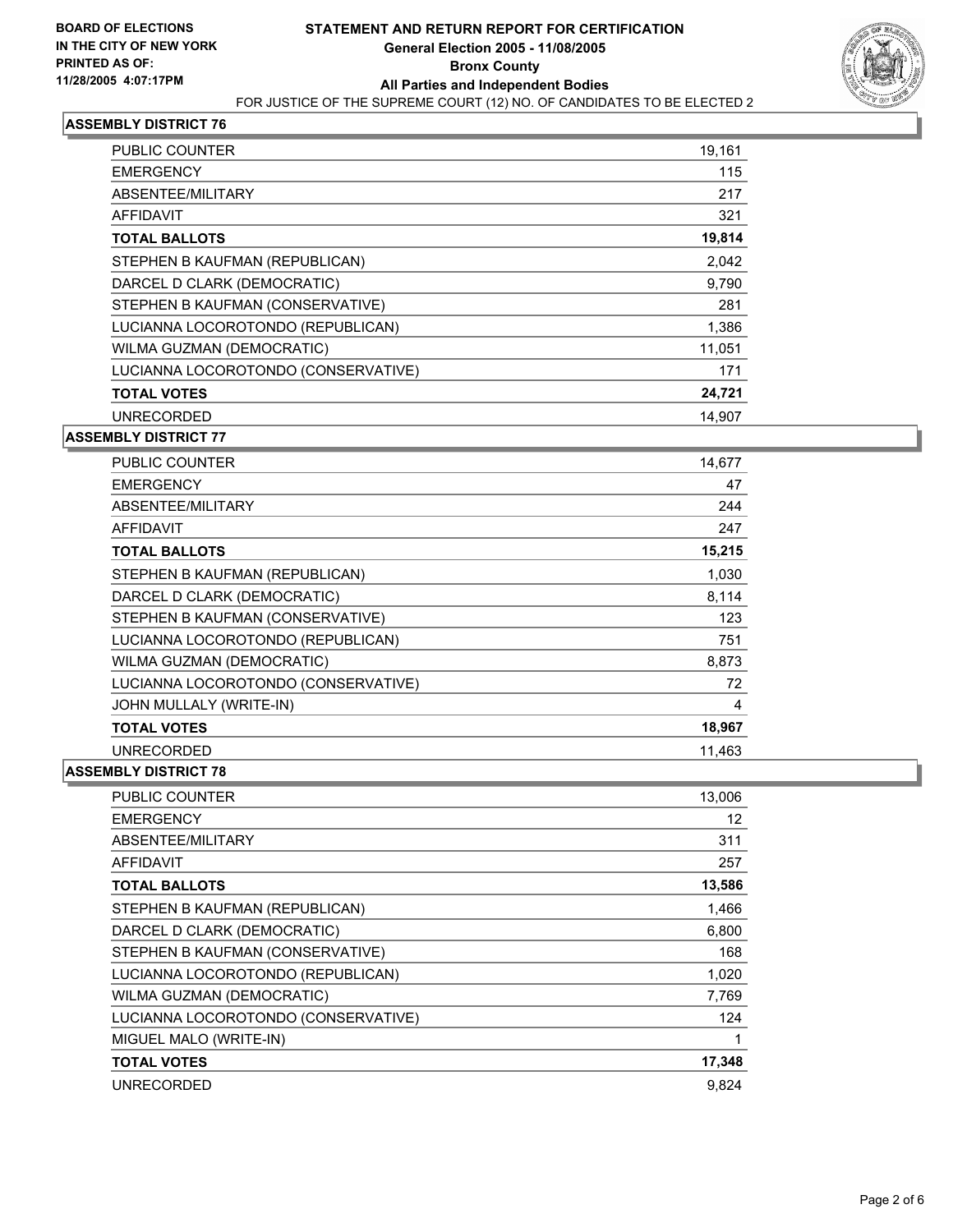

| PUBLIC COUNTER                      | 17,058 |
|-------------------------------------|--------|
| <b>EMERGENCY</b>                    | 42     |
| ABSENTEE/MILITARY                   | 298    |
| <b>AFFIDAVIT</b>                    | 359    |
| <b>TOTAL BALLOTS</b>                | 17,757 |
| STEPHEN B KAUFMAN (REPUBLICAN)      | 1,155  |
| DARCEL D CLARK (DEMOCRATIC)         | 9,162  |
| STEPHEN B KAUFMAN (CONSERVATIVE)    | 155    |
| LUCIANNA LOCOROTONDO (REPUBLICAN)   | 805    |
| WILMA GUZMAN (DEMOCRATIC)           | 10,032 |
| LUCIANNA LOCOROTONDO (CONSERVATIVE) | 101    |
| <b>TOTAL VOTES</b>                  | 21,410 |
| <b>UNRECORDED</b>                   | 14.104 |

#### **ASSEMBLY DISTRICT 80**

| <b>PUBLIC COUNTER</b>               | 18,305 |
|-------------------------------------|--------|
| <b>EMERGENCY</b>                    | 76     |
| ABSENTEE/MILITARY                   | 427    |
| <b>AFFIDAVIT</b>                    | 284    |
| <b>TOTAL BALLOTS</b>                | 19,092 |
| STEPHEN B KAUFMAN (REPUBLICAN)      | 5,265  |
| DARCEL D CLARK (DEMOCRATIC)         | 7,223  |
| STEPHEN B KAUFMAN (CONSERVATIVE)    | 619    |
| LUCIANNA LOCOROTONDO (REPUBLICAN)   | 3,288  |
| WILMA GUZMAN (DEMOCRATIC)           | 8,147  |
| LUCIANNA LOCOROTONDO (CONSERVATIVE) | 381    |
| KEVIN BRAWLEY (WRITE-IN)            |        |
| <b>TOTAL VOTES</b>                  | 24,924 |
| <b>UNRECORDED</b>                   | 13,260 |

| <b>PUBLIC COUNTER</b>               | 22,411 |
|-------------------------------------|--------|
| <b>EMERGENCY</b>                    | 147    |
| ABSENTEE/MILITARY                   | 749    |
| AFFIDAVIT                           | 307    |
| <b>TOTAL BALLOTS</b>                | 23,614 |
| STEPHEN B KAUFMAN (REPUBLICAN)      | 5,430  |
| DARCEL D CLARK (DEMOCRATIC)         | 10,944 |
| STEPHEN B KAUFMAN (CONSERVATIVE)    | 805    |
| LUCIANNA LOCOROTONDO (REPUBLICAN)   | 3,559  |
| WILMA GUZMAN (DEMOCRATIC)           | 11,664 |
| LUCIANNA LOCOROTONDO (CONSERVATIVE) | 607    |
| <b>TOTAL VOTES</b>                  | 33,009 |
| <b>UNRECORDED</b>                   | 14.219 |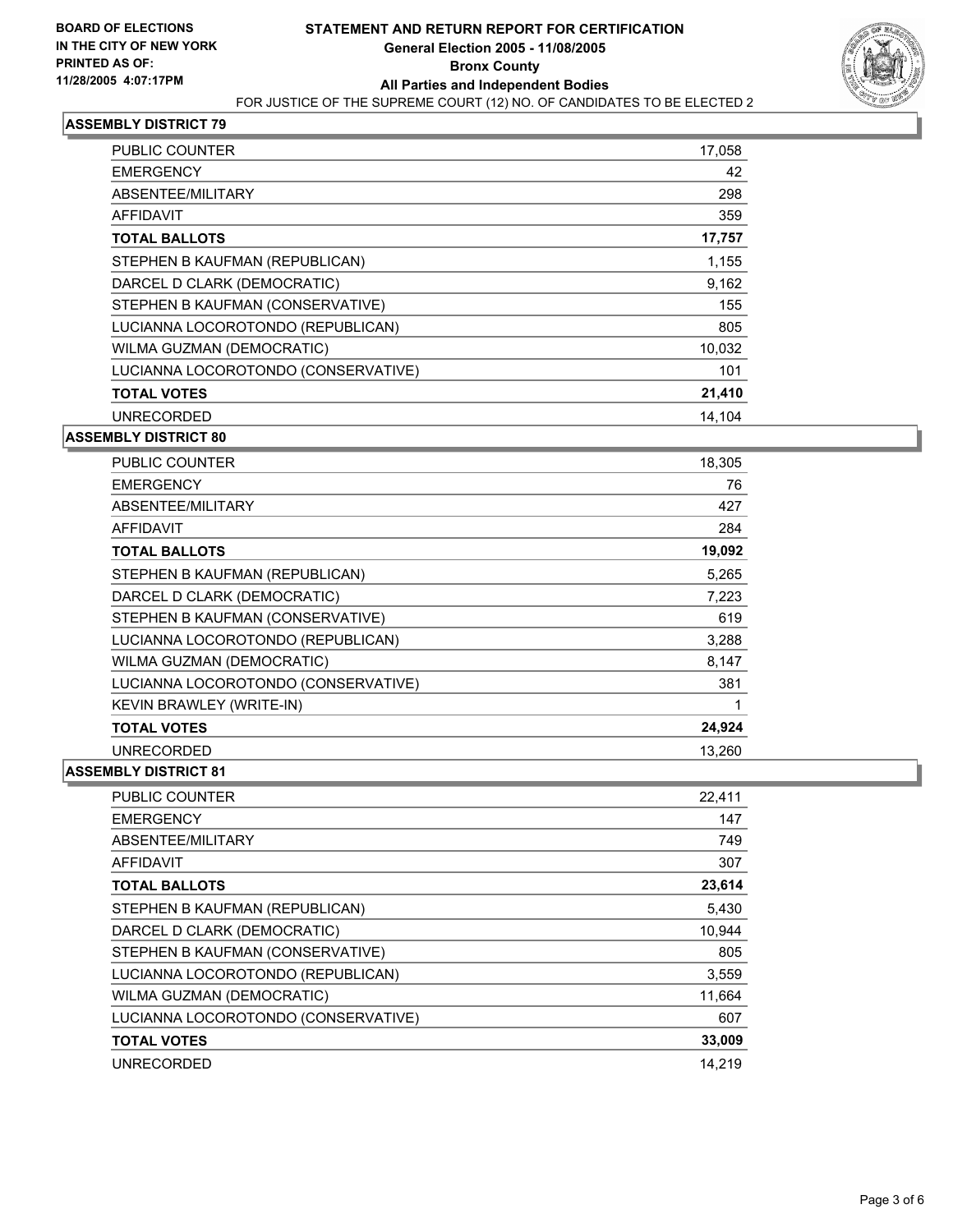

| <b>PUBLIC COUNTER</b>               | 26,333 |
|-------------------------------------|--------|
| <b>EMERGENCY</b>                    | 113    |
| ABSENTEE/MILITARY                   | 610    |
| <b>AFFIDAVIT</b>                    | 262    |
| <b>TOTAL BALLOTS</b>                | 27,318 |
| STEPHEN B KAUFMAN (REPUBLICAN)      | 9,011  |
| DARCEL D CLARK (DEMOCRATIC)         | 9,934  |
| STEPHEN B KAUFMAN (CONSERVATIVE)    | 1,431  |
| LUCIANNA LOCOROTONDO (REPUBLICAN)   | 4,220  |
| WILMA GUZMAN (DEMOCRATIC)           | 10,880 |
| LUCIANNA LOCOROTONDO (CONSERVATIVE) | 668    |
| <b>TOTAL VOTES</b>                  | 36,144 |
| <b>UNRECORDED</b>                   | 18.492 |

#### **ASSEMBLY DISTRICT 83**

| <b>PUBLIC COUNTER</b>               | 16,344 |
|-------------------------------------|--------|
| <b>EMERGENCY</b>                    | 0      |
| ABSENTEE/MILITARY                   | 370    |
| <b>AFFIDAVIT</b>                    | 181    |
| <b>TOTAL BALLOTS</b>                | 16,895 |
| STEPHEN B KAUFMAN (REPUBLICAN)      | 1,662  |
| DARCEL D CLARK (DEMOCRATIC)         | 9,632  |
| STEPHEN B KAUFMAN (CONSERVATIVE)    | 188    |
| LUCIANNA LOCOROTONDO (REPUBLICAN)   | 1,103  |
| <b>WILMA GUZMAN (DEMOCRATIC)</b>    | 9,468  |
| LUCIANNA LOCOROTONDO (CONSERVATIVE) | 118    |
| <b>TOTAL VOTES</b>                  | 22,171 |
| <b>UNRECORDED</b>                   | 11,619 |

| PUBLIC COUNTER                      | 17,340 |
|-------------------------------------|--------|
| <b>EMERGENCY</b>                    | 59     |
| ABSENTEE/MILITARY                   | 156    |
| <b>AFFIDAVIT</b>                    | 262    |
| <b>TOTAL BALLOTS</b>                | 17,817 |
| STEPHEN B KAUFMAN (REPUBLICAN)      | 966    |
| DARCEL D CLARK (DEMOCRATIC)         | 8,641  |
| STEPHEN B KAUFMAN (CONSERVATIVE)    | 134    |
| LUCIANNA LOCOROTONDO (REPUBLICAN)   | 657    |
| WILMA GUZMAN (DEMOCRATIC)           | 9,730  |
| LUCIANNA LOCOROTONDO (CONSERVATIVE) | 105    |
| JOHN MULLALY (WRITE-IN)             | 2      |
| MAXI RIVERA (WRITE-IN)              |        |
| <b>TOTAL VOTES</b>                  | 20,236 |
| <b>UNRECORDED</b>                   | 15,398 |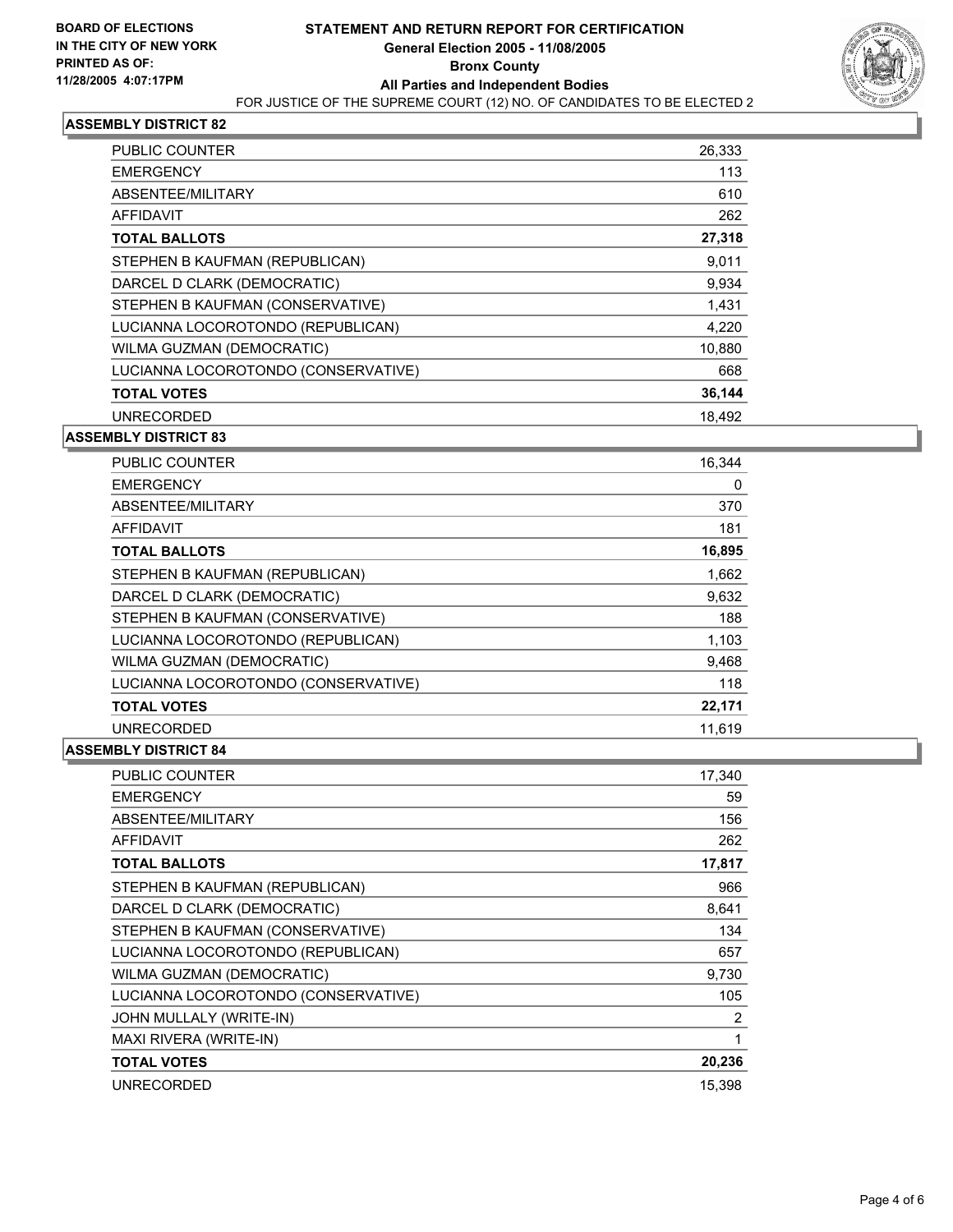

| PUBLIC COUNTER                      | 16,585 |
|-------------------------------------|--------|
| <b>EMERGENCY</b>                    | 4      |
| ABSENTEE/MILITARY                   | 161    |
| AFFIDAVIT                           | 248    |
| <b>TOTAL BALLOTS</b>                | 16,998 |
| STEPHEN B KAUFMAN (REPUBLICAN)      | 1,086  |
| DARCEL D CLARK (DEMOCRATIC)         | 8,436  |
| STEPHEN B KAUFMAN (CONSERVATIVE)    | 150    |
| LUCIANNA LOCOROTONDO (REPUBLICAN)   | 698    |
| WILMA GUZMAN (DEMOCRATIC)           | 9,525  |
| LUCIANNA LOCOROTONDO (CONSERVATIVE) | 98     |
| <b>TOTAL VOTES</b>                  | 19,993 |
| <b>UNRECORDED</b>                   | 14.003 |

| PUBLIC COUNTER                      | 12,786 |
|-------------------------------------|--------|
| <b>EMERGENCY</b>                    | 104    |
| ABSENTEE/MILITARY                   | 153    |
| AFFIDAVIT                           | 244    |
| <b>TOTAL BALLOTS</b>                | 13,287 |
| STEPHEN B KAUFMAN (REPUBLICAN)      | 905    |
| DARCEL D CLARK (DEMOCRATIC)         | 7,099  |
| STEPHEN B KAUFMAN (CONSERVATIVE)    | 115    |
| LUCIANNA LOCOROTONDO (REPUBLICAN)   | 659    |
| WILMA GUZMAN (DEMOCRATIC)           | 7,927  |
| LUCIANNA LOCOROTONDO (CONSERVATIVE) | 79     |
| SYLNA ASH (WRITE-IN)                |        |
| <b>TOTAL VOTES</b>                  | 16,785 |
| UNRECORDED                          | 9.789  |